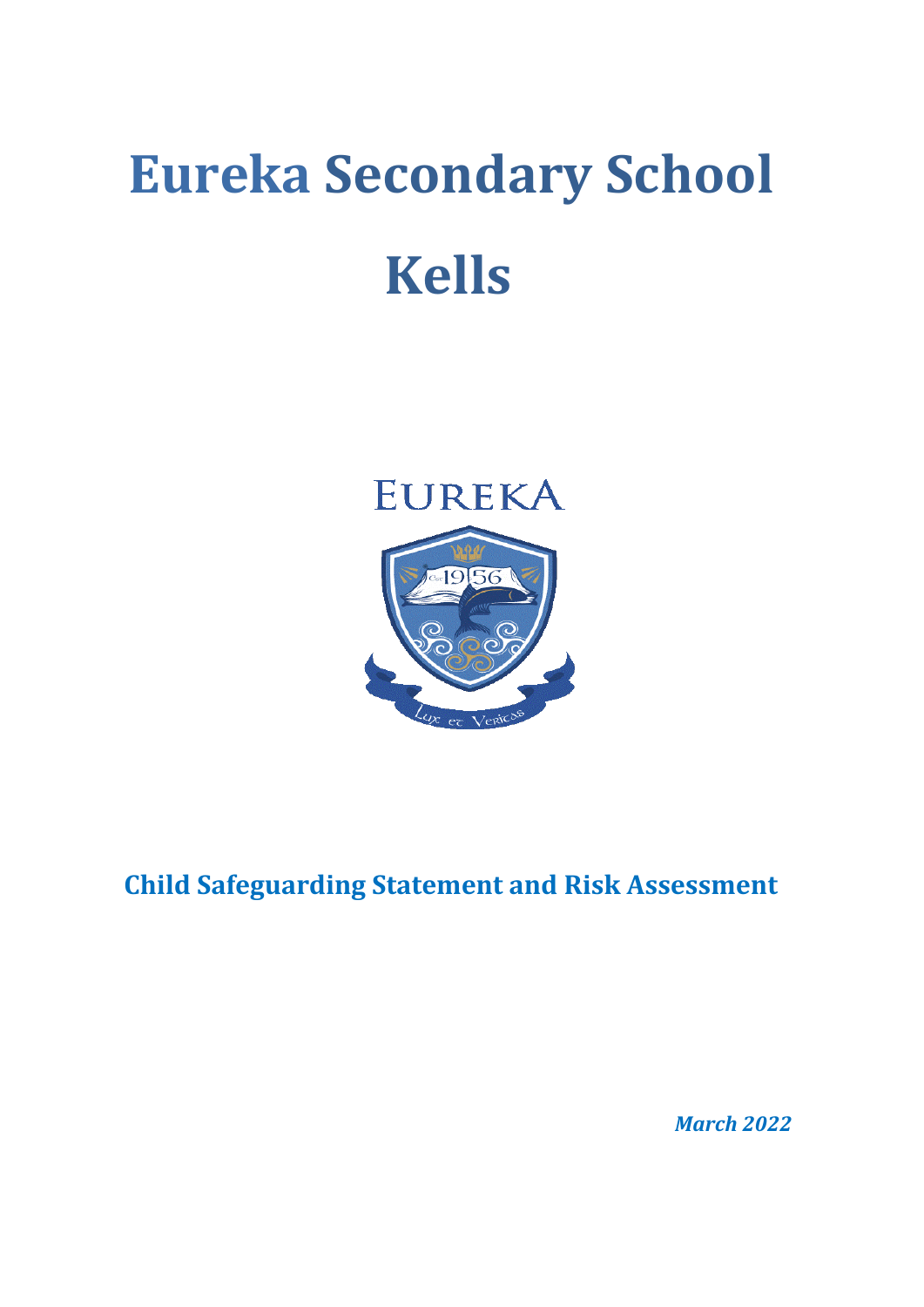### **Child Safeguarding Statement**

Eureka Secondary School is a post-primary school providing post-primary education to pupils from First Year to Leaving Certificate Year.

In accordance with the requirements of the [Children First Act 2015,](http://www.irishstatutebook.ie/eli/2015/act/36/enacted/en/pdf) Children First: National Guidance for [the Protection and Welfare of Children 2017,](https://assets.gov.ie/25844/b90aafa55804462f84d05f87f0ca2bf6.pdf) [the Addendum to Children First \(2019\),](https://assets.gov.ie/25819/c9744b64dfd6447985eeffa5c0d71bbb.pdf) the [Child Protection](https://www.gov.ie/pdf/?file=https://assets.gov.ie/45063/2d4b5b3d781e4ec1ab4f3e5d198717d9.pdf#page=1)  [Procedures for Primary and Post Primary Schools 2017](https://www.gov.ie/pdf/?file=https://assets.gov.ie/45063/2d4b5b3d781e4ec1ab4f3e5d198717d9.pdf#page=1) and [Tusla Guidance on the preparation of Child](https://www.tusla.ie/uploads/content/4214-TUSLA_Guidance_on_Developing_a_CSS_LR.PDF)  [Safeguarding Statements,](https://www.tusla.ie/uploads/content/4214-TUSLA_Guidance_on_Developing_a_CSS_LR.PDF) the Board of Management of Eureka secondary School has agreed the Child Safeguarding Statement set out in this document.

1. The Board of Management has adopted and will implement fully and without modification the Department's Child Protection Procedures for Primary and Post Primary Schools 2017 as part of this overall Child Safeguarding Statement.

- 2. The Designated Liaison Person (DLP) is **Caroline O'Reilly**
- 3. The Deputy Designated Liaison Person (Deputy DLP) is **Eimear Flanagan**

4. The Board of Management recognises that child protection and welfare considerations permeate all aspects of school life and must be reflected in all of the school's policies, procedures, practices and activities. In its policies, procedures, practices and activities, the school will adhere to the following principles of best practice in child protection and welfare:

The school will:

- recognise that the protection and welfare of children is of paramount importance, regardless of all other considerations;
- fully comply with its statutory obligations under the Children First Act 2015 and other relevant legislation relating to the protection and welfare of children;
- fully co-operate with the relevant statutory authorities in relation to child protection and welfare matters;
- adopt safe practices to minimise the possibility of harm or accidents happening to children and protect workers from the necessity to take unnecessary risks that may leave themselves open to accusations of abuse or neglect;
- develop a practice of openness with parents and encourage parental involvement in the education of their children; and
- fully respect confidentiality requirements in dealing with child protection matters.

The school will also adhere to the above principles in relation to any adult pupil with a special vulnerability.

5. The following procedures/measures are in place:

• In relation to any member of staff who is the subject of any investigation (howsoever described) in respect of any act, omission or circumstance in respect of a child attending the school, the school adheres to the relevant procedures set out in Chapter 7 of the Child Protection Procedures for Primary and Post-Primary Schools 2017 and to the relevant agreed disciplinary procedures for school staff which are published on the DE website.

• In relation to the selection or recruitment of staff and their suitability to work with children, the school adheres to the statutory vetting requirements of the [National Vetting Bureau \(Children and Vulnerable](https://revisedacts.lawreform.ie/eli/2012/act/47/revised/en/pdf)  [Persons\)](https://revisedacts.lawreform.ie/eli/2012/act/47/revised/en/pdf) Acts 2012 to 2016 and to the wider duty of care guidance set out in relevant Garda vetting and recruitment circulars published by the Department of Education and available on the DE website.

• In relation to the provision of information and, where necessary, instruction and training, to staff in respect of the identification of the occurrence of harm (as defined in the 2015 Act) the school-

➢ Has provided each member of staff with a copy of the school's Child Safeguarding Statement

 $\triangleright$  Ensures all new staff are provided with a copy of the school's Child Safeguarding Statement

- 
- ▶<br>
Encourages staff to avail of relevant training<br>
►<br>
The Board of Management maintains records ➢ Encourages Board of Management members to avail of relevant training
- ➢ The Board of Management maintains records of all staff and Board member training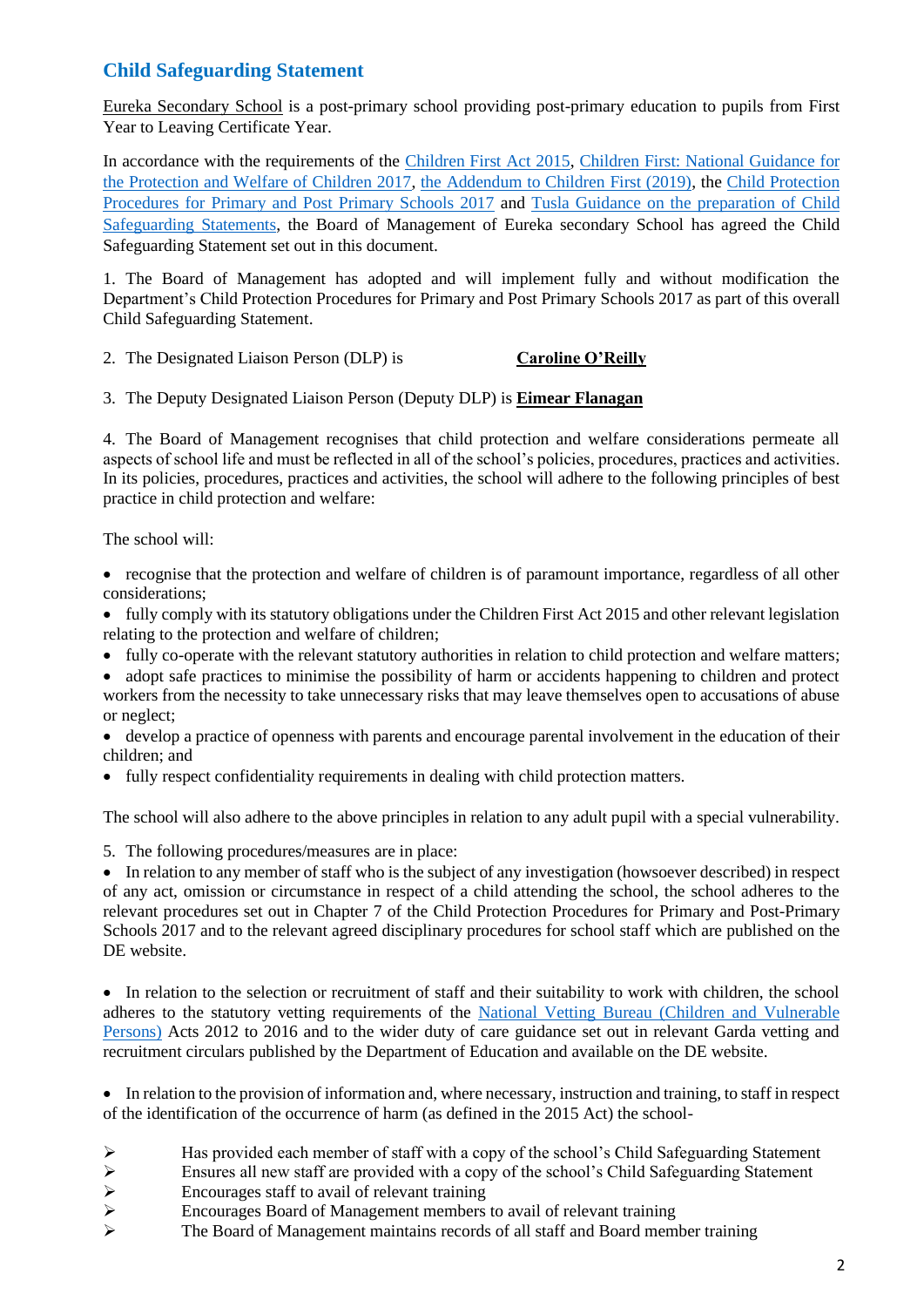• In relation to reporting of child protection concerns to Tusla, all school personnel are required to adhere to the procedures set out in the Child Protection Procedures for Primary and Post-Primary Schools 2017, including in the case of registered teachers, those in relation to mandated reporting under the Children First Act 2015.

• In this school the Board has appointed the abovenamed DLP as the "relevant person" (as defined in the Children First Act 2015) to be the first point of contact in respect of the schools child safeguarding statement.

• All registered teachers employed by the school are mandated persons under the Children First Act 2015.

• In accordance with the Children First Act 2015 and the Addendum to Children First (2019), the Board has carried out an assessment of any potential for harm to a child while attending the school or participating in school activities. A written assessment setting out the areas of risk identified and the school's procedures for managing those risks is included with the Child Safeguarding Statement.

• The various procedures referred to in this Statement can be accessed via the school's website, the DE website or will be made available on request by the school.

**Note:** The above is not intended as an exhaustive list. Individual Boards of Management shall also include in this section such other procedures/measures that are of relevance to the school in question.

6. This statement has been published on the school's website and has been provided to all members of school personnel, the Parents' Association (if any) and the patron. It is readily accessible to parents and guardians on request. A copy of this Statement will be made available to Tusla and the Department if requested.

7. This Child Safeguarding Statement will be reviewed annually or as soon as practicable after there has been a material change in any matter to which this statement refers.

This Child Safeguarding Statement was adopted by the Board of Management on \_\_\_\_\_\_\_\_\_\_\_\_\_\_\_\_\_\_\_\_

This Child Safeguarding Statement was reviewed by the Board of Management on\_\_\_\_\_\_\_\_\_\_\_\_\_\_\_\_\_\_\_\_\_\_\_\_\_\_\_\_\_\_\_\_\_\_

 $Signed:$ 

Chairperson of Board of Management Principal/Secretary to the Board of Management

Date: \_\_\_\_\_\_\_\_\_\_\_\_\_\_\_\_\_\_\_\_\_\_\_\_\_\_ Date: \_\_\_\_\_\_\_\_\_\_\_\_\_\_\_\_\_\_\_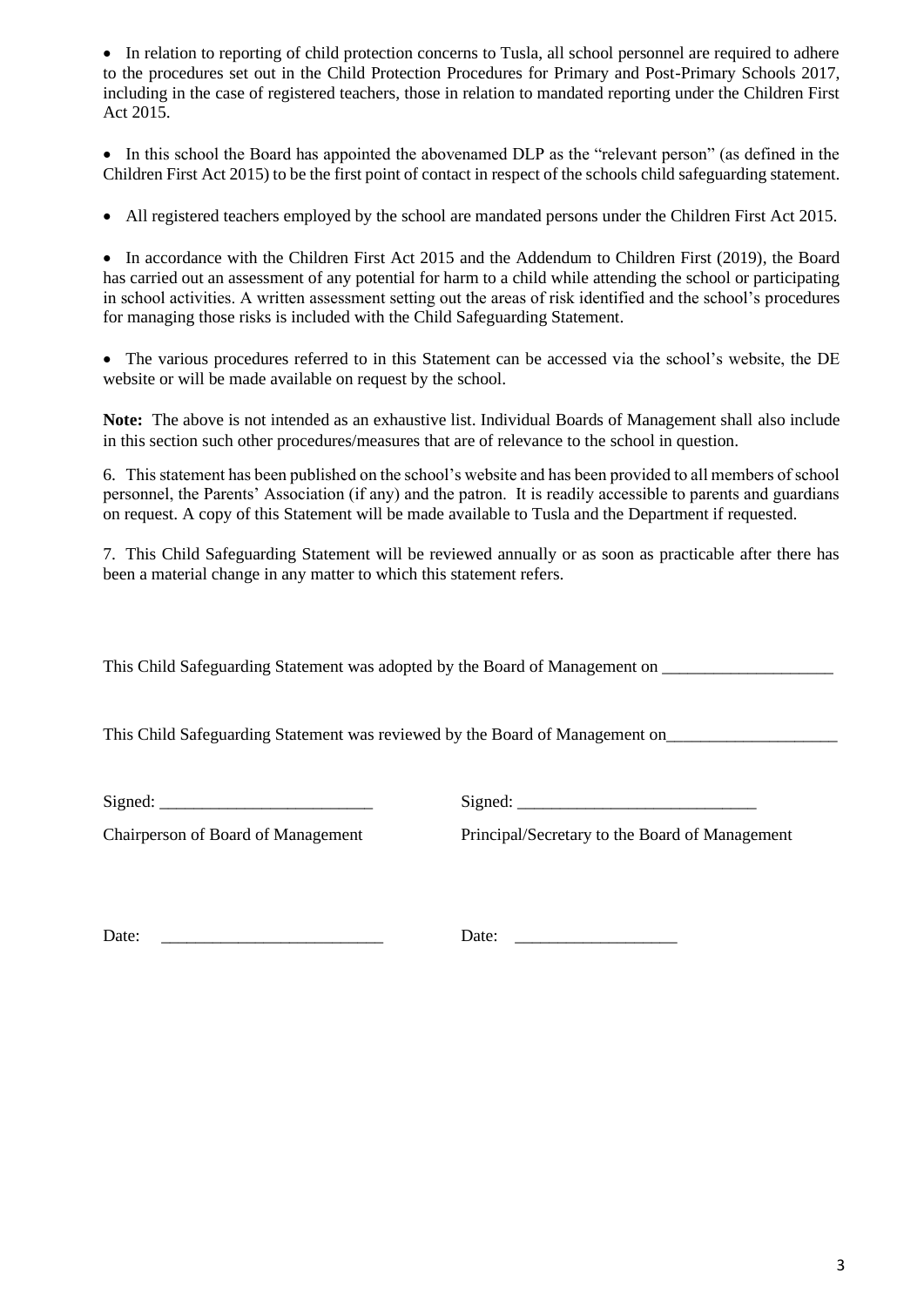#### **Child Safeguarding Risk Assessment**

#### **Written Assessment of Risk of Eureka Secondary School**

In accordance with section 11 of the Children First Act 2015 and with the requirement of Chapter 8 of the *Child Protection Procedures for Primary and Post-Primary Schools 2017*, the following is the Written Risk Assessment of Eureka Secondary School.

#### **1. List of school activities**

- 1. Daily arrival and dismissal of pupils
- 2. Recreation breaks for pupils
- 3. Classroom teaching
- 4. One-to-one teaching and oral exams
- 5. One-to-one counselling
- 6. Outdoor teaching activities
- 7. Sporting Activities
- 8. School outings
- 9. School trips involving overnight stay
- 10. School trips involving foreign travel
- 11. Use of toilet/changing/shower areas in schools
- 12. Annual Sports Day/End of year activities
- 13. Fundraising events involving pupils
- 14. Fundraising events involving pupils outside the school premises
- 15. Use of off-site facilities for school activities
- 16. School transport arrangements including use of bus escorts
- 17. Care of children with special educational needs, including intimate care where needed,
- 18. Care of any vulnerable adult students, including intimate care where needed
- 19. Management of challenging behaviour amongst pupils, including appropriate use of restraint where required
- 20. Administration of Medicine
- 21. Administration of First Aid
- 22. Curricular provision in respect of SPHE and RSE
- 23. Prevention and dealing with bullying amongst pupils
- 24. Training of school personnel in child protection matters
- 25. Use of external personnel to supplement curriculum
- 26. Use of external personnel to support sports and other extra-curricular activities
- 27. Care of pupils with specific vulnerabilities/ needs such as
	- Pupils from ethnic minorities/migrants
	- Members of the Traveller community
	- Lesbian, gay, bisexual or transgender (LGBT) children
	- Pupils perceived to be LGBT
	- Pupils of minority religious faiths
	- Children in care
	- Children on Child Protection Notification System (CPNS)
	- Students with mental health conditions
- 28. Recruitment of school personnel including
	- Teachers/SNA's
		- Caretaker/Secretary/Cleaners External Tutors/Guest Speakers/Coaches Volunteers/Parents in school activities Visitors/contractors present in school during school hours
		- Visitors/contractors present during after school activities
- 29. Participation by pupils in religious ceremonies/religious instruction external to the school
- 30. Use of Information and Communication Technology by pupils in school
- 31. Application of sanctions under the school's Code of Behaviour including detention of pupils, confiscation of phones etc
- 32. Students from the school participating in work experience outside school
- 33. Students involved in after school activities
- 34. Students from the school participating community links
- 35. Student teachers undertaking training placement in school
- 36. Use of video/photography/other media to record school events
- 37. After school use of school premises by other organisations
- 38. Use of school premises by other organisation during school day
- 39. Evening study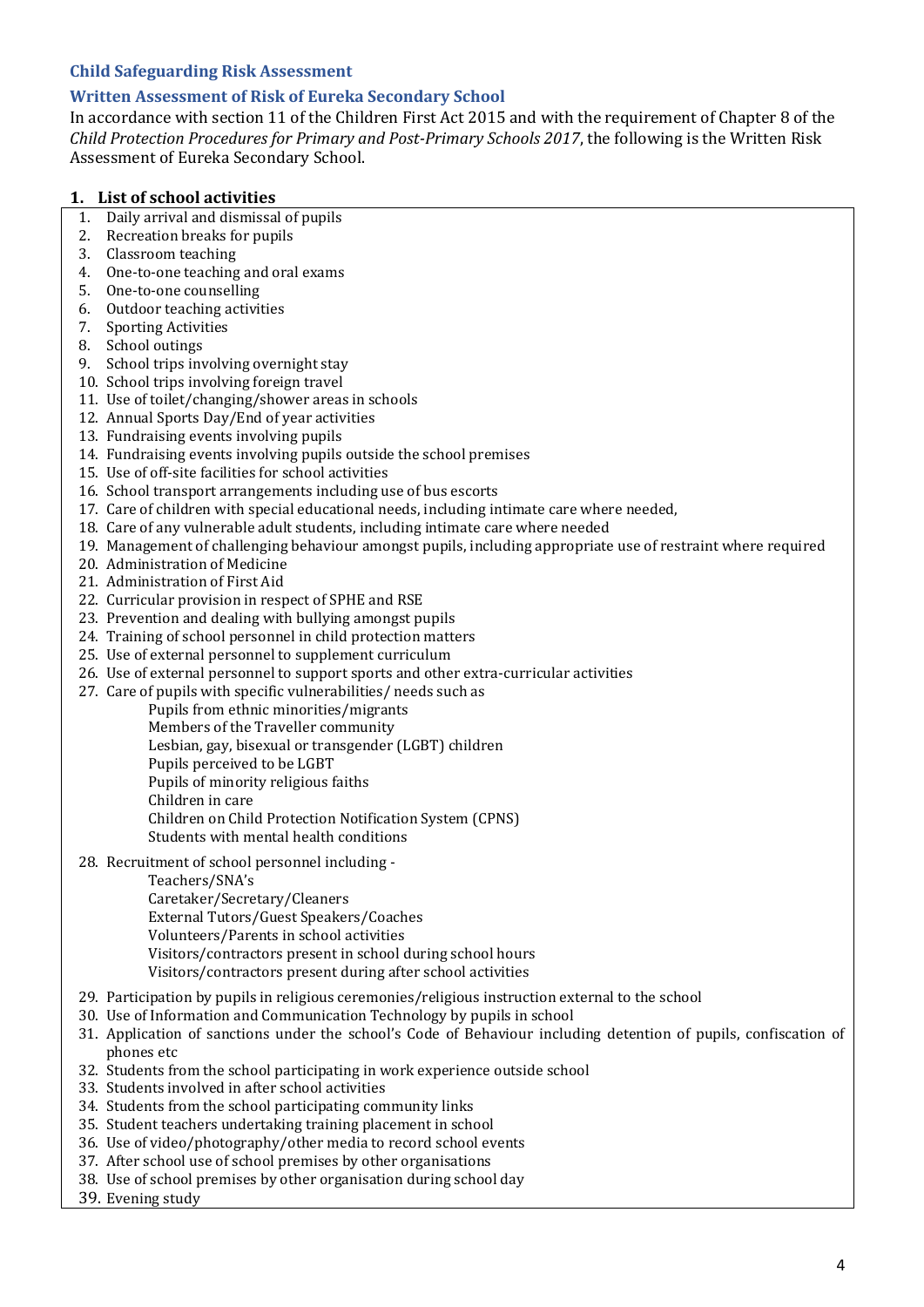#### **2. The school has identified the following risk of harm in respect of its activities -**

- Risk of harm not being recognised by school personnel
- Risk of harm not being reported properly and promptly by school personnel
- Risk of child being harmed in the school by a member of school personnel
- Risk of child being harmed in the school by another child
- Risk of child being harmed in the school by volunteer or visitor to the school
- Risk of child being harmed by a member of school personnel, a member of staff of another organisation or other person while child participating in out of school activities e.g. school trip, swimming lessons
- Risk of harm due to bullying of child
- Risk of harm due to inadequate supervision of children in school
- Risk of harm due to inadequate supervision of children while attending out of school activities
- Risk of harm due to inappropriate relationship/communications between child and another child or adult
- Risk of harm due to children inappropriately accessing/using computers, social media, phones and other devices while at school
- Risk of harm to children with SEN who have particular vulnerabilities
- Risk of harm to child while a child is receiving intimate care
- Risk of harm due to inadequate code of behaviour
- Risk of harm in one-to-one teaching, counselling, coaching situation
- Risk of harm caused by member of school personnel communicating with pupils in an inappropriate manner via social media, texting, digital device or other manner
- Risk of harm caused by member of school personnel accessing/circulating inappropriate material via social media, texting, digital device or other manner
- Risk of harm in afterschool activities due to inadequate supervision
- Risk of harm to students with mental health issues who may be vulnerable.

#### **3. The school has the following procedures in place to address the risks of harm identified in this assessment**

- All school personnel are provided with a copy of the school's Child Safeguarding Statement
- The Child Protection Procedures for Primary and Post-Primary Schools 2017 are made available to all school personnel
- School Personnel are required to adhere to the Child Protection Procedures for Primary and Post-Primary Schools 2017 and all registered teaching staff are required to adhere to the Children First Act 2015
- The school implements in full the SPHE curriculum
- The school implements in full the Wellbeing Programme at Junior Cycle
- The school has an Anti-Bullying Policy which fully adheres to the requirements of the Department's Anti-Bullying Procedures for Primary and Post-Primary Schools
- The school has a vard/playground supervision policy to ensure appropriate supervision of children during, assembly, dismissal and breaks and in respect of specific areas such as toilets, changing rooms etc.
- The school has in place a policy and clear procedures in respect of school outings
- The school has a Health and safety policy
- The school adheres to the requirements of the Garda vetting legislation and relevant DES circulars in relation to recruitment and Garda vetting
- The school has a code of conduct for school personnel (teaching as per Teaching Council and non teaching staff)
- The school complies with the agreed disciplinary procedures for teaching staff
- The school has a Special Educational Needs policy
- The school has an intimate care policy/plan in respect of students who require such care
- The school has in place a policy and procedures for the administration of medication to pupils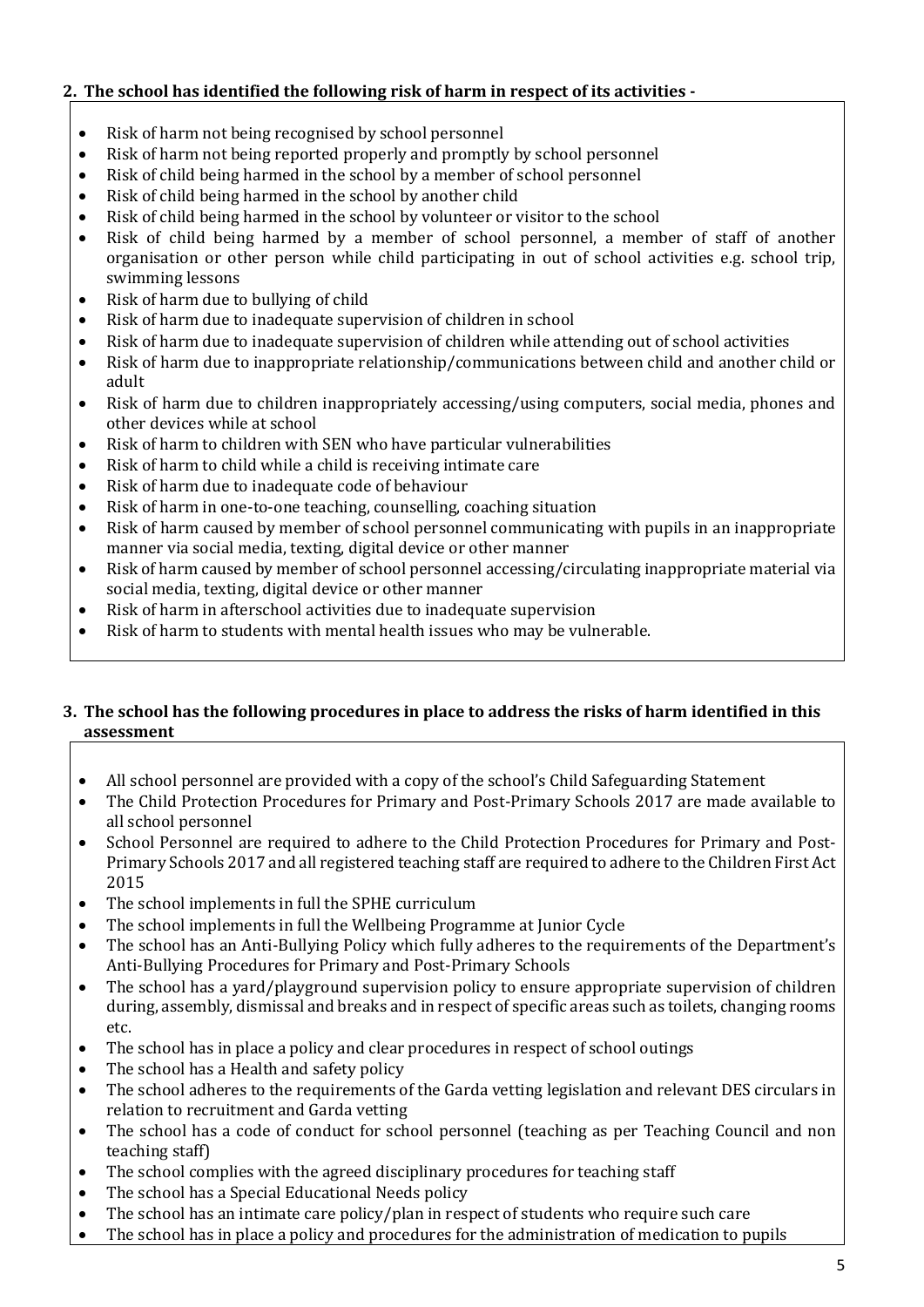#### • The school –

Has provided each member of school staff with a copy of the school's Child Safeguarding Statement

Ensures all new staff are provided with a copy of the school's Child Safeguarding Statement Encourages staff to avail of relevant training

Encourages board of management members to avail of relevant training Maintains records of all staff and board member training

- The school has in place a policy and procedures for the administration of First Aid
- The school has in place a code of behaviour for pupils
- The school has in place an ICT policy in respect of usage of ICT by pupils
- The school has in place a mobile phone policy in respect of usage of mobile phones by pupils
- The school has in place a Critical Incident Management Plan
- The school has in place a policy and procedures for the use of external persons to supplement delivery of the curriculum
- The school has in place a policy and procedures for the use of external coaches
- The school has in place a policy and clear procedures for one-to-one teaching activities
- The school has in place a policy and procedures for one-to-one counselling
- The school has in place a policy and procedures in respect of student teacher placements
- The school has in place a policy and procedures in respect of pupils of the school undertaking work experience in external organisations

**Important Note:** It should be noted that risk in the context of this risk assessment is the risk of "harm" as defined in the Children First Act 2015 and not general health and safety risk. The definition of harm is set out in Chapter 4 of the *Child Protection Procedures for Primary and Post- Primary Schools 2017*

In undertaking this risk assessment, the Board of Management has endeavoured to identify as far as possible the risks of harm that are relevant to this school and to ensure that adequate procedures are in place to manage all risks identified. While it is not possible to foresee and remove all risk of harm, the school has in place the procedures listed in this risk assessment to manage and reduce risk to the greatest possible extent.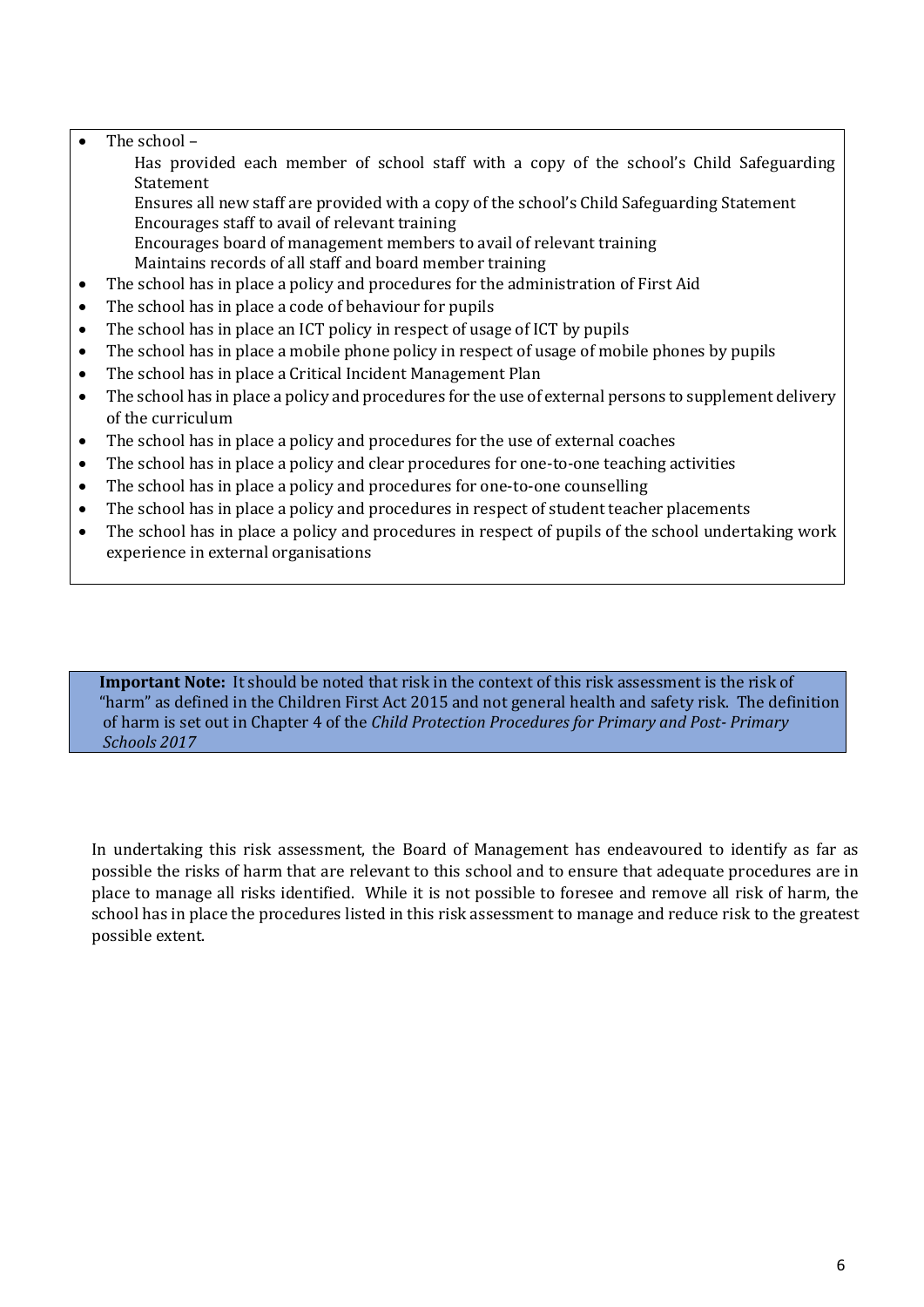## **Mandatory Template 2: Checklist for Review of the Child Safeguarding Statement**

The *[Child Protection Procedures for Primary and Post-Primary Schools 2017](https://www.gov.ie/pdf/?file=https://assets.gov.ie/45063/2d4b5b3d781e4ec1ab4f3e5d198717d9.pdf#page=1)* require that the Board of Management must undertake a review of its Child Safeguarding Statement and that the following checklist shall be used for this purpose. **The review must be completed every year or as soon as practicable after there has been a material change in any matter to which the Child Safeguarding Statement refers.** Undertaking an annual review will also ensure that a school also meets its statutory obligation under section 11(8) of th[e Children](http://www.irishstatutebook.ie/eli/2015/act/36/enacted/en/pdf)  [First Act 2015,](http://www.irishstatutebook.ie/eli/2015/act/36/enacted/en/pdf) to review its Child Safeguarding Statement every two years.

The checklist is designed as an aid to conducting this review and is not intended as an exhaustive list of the issues to be considered. Individual Boards of Management shall include other items in the checklist that are of relevance to the school in question.

As part of the overall review process, Boards of Management should also assess relevant school policies, procedures, practices and activities vis a vis their adherence to the principles of best practice in child protection and welfare as set out in the school's Child Safeguarding Statement, the [Children First Act 2015,](http://www.irishstatutebook.ie/eli/2015/act/36/enacted/en/pdf) the [Addendum](https://assets.gov.ie/25819/c9744b64dfd6447985eeffa5c0d71bbb.pdf)  [to Children First \(2019\)](https://assets.gov.ie/25819/c9744b64dfd6447985eeffa5c0d71bbb.pdf) and the *[Child Protection Procedures for Primary and Post-Primary Schools 2017.](https://www.gov.ie/pdf/?file=https://assets.gov.ie/45063/2d4b5b3d781e4ec1ab4f3e5d198717d9.pdf#page=1)*

|                                                                                                   | Yes/No |
|---------------------------------------------------------------------------------------------------|--------|
| Has the Board formally adopted a Child Safeguarding Statement in accordance with the<br>1.        |        |
| 'Child Protection Procedures for Primary and Post Primary Schools 2017'?                          |        |
| Is the Board satisfied that the Child Safeguarding Statement is displayed in a prominent<br>2.    |        |
| place near the main entrance to the school?                                                       |        |
| As part of the school's Child Safeguarding Statement, has the Board formally adopted,<br>3.       |        |
| without modification, the 'Child Protection Procedures for Primary and Post Primary               |        |
| Schools 2017'?                                                                                    |        |
| Does the school's Child Safeguarding Statement include a written assessment of risk as<br>4.      |        |
| required under the Children First Act 2015? (This includes considering the specific issue         |        |
| of online safety as required by the Addendum to Children First)                                   |        |
| Has the Board reviewed and updated where necessary the written assessment of risk as<br>5.        |        |
| part of this overall review?                                                                      |        |
| Has the Risk Assessment taken account of the risk of harm relevant to online teaching<br>6.       |        |
| and learning remotely?                                                                            |        |
| Has the DLP attended available child protection training?<br>7.                                   |        |
| 8.<br>Has the Deputy DLP attended available child protection training?                            |        |
| Have any members of the Board attended child protection training?<br>9.                           |        |
| 10. Are there both a DLP and a Deputy DLP currently appointed?                                    |        |
| 11. Are the relevant contact details (Tusla and An Garda Síochána) to hand?                       |        |
| 12. Has the Board arrangements in place to communicate the school's Child Safeguarding            |        |
| Statement to new school personnel?                                                                |        |
| 13. Is the Board satisfied that all school personnel have been made aware of their                |        |
| responsibilities under the 'Child Protection Procedures for Primary and Post Primary              |        |
| Schools 2017' and the Children First Act 2015?                                                    |        |
| 14. Has the Board received a Principals Child Protection Oversight Report (CPOR) at each          |        |
| Board meeting held since the last review was undertaken?                                          |        |
| 15. Since the Board's last review, did each CPOR contain all of the information required          |        |
| under each of the 4 headings set out in sections 9.5 to 9.8 inclusive of the procedures?          |        |
| 16. Since the Board's last review, has the Board been provided with and reviewed all              |        |
| documents relevant to the CPOR?                                                                   |        |
| 17. Since the Board's last review, have the minutes of each Board meeting appropriately           |        |
| recorded the records provided to the Board as part of CPOR report?                                |        |
| 18. Have the minutes of each Board meeting appropriately recorded the CPOR report?                |        |
| 19. Is the Board satisfied that the child protection procedures in relation to the making of      |        |
| reports to Tusla/An Garda Síochána were appropriately followed in each case reviewed?             |        |
| 20. Is the Board satisfied that, since the last review, all appropriate actions are being or have |        |
| been taken in respect of any member of school personnel against whom an allegation of             |        |
| abuse or neglect has been made?*                                                                  |        |
| 21. Where applicable, were unique identifiers used to record child protection matters in the      |        |
| Board minutes?                                                                                    |        |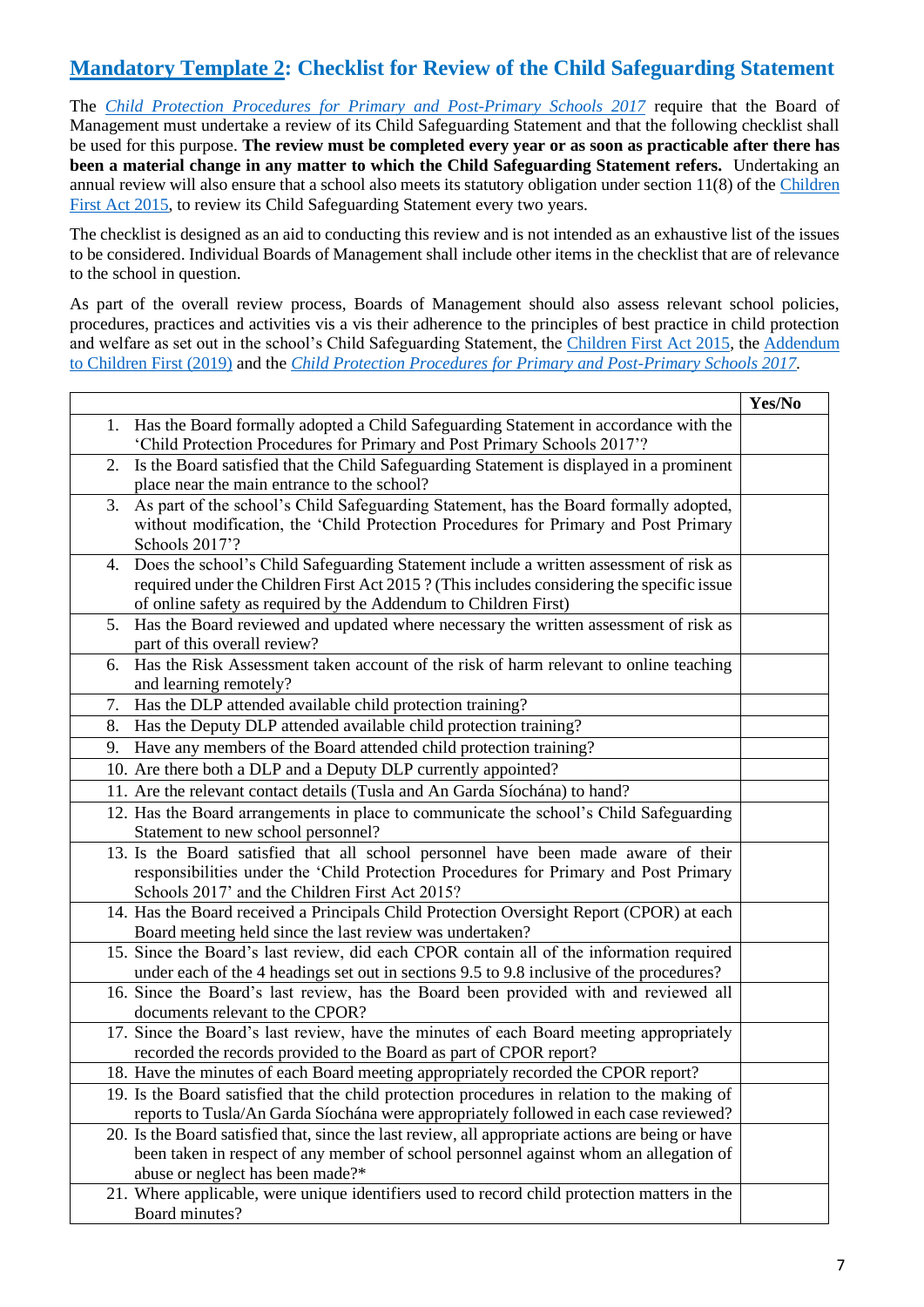| 22. Is the Board satisfied that all records relating to child protection are appropriately filed<br>and stored securely?                                                                                                          |  |
|-----------------------------------------------------------------------------------------------------------------------------------------------------------------------------------------------------------------------------------|--|
| 23. Has the Board been notified by any parent in relation to that parent not receiving the<br>standard notification required under section 5.6 of the 'Child Protection Procedures for<br>Primary and Post Primary Schools 2017'? |  |
| 24. In relation to any cases identified at question 21 above, has the Board ensured that any                                                                                                                                      |  |
| notifications required under section 5.6 of the 'Child Protection Procedures for Primary<br>and Post Primary Schools 2017' were subsequently issued by the DLP?                                                                   |  |
| 25. Has the Board ensured that the Parents' Association (if any), has been provided with the<br>school's Child Safeguarding Statement?                                                                                            |  |
| 26. Has the Board ensured that the patron has been provided with the school's Child                                                                                                                                               |  |
| <b>Safeguarding Statement?</b>                                                                                                                                                                                                    |  |
| 27. Has the Board ensured that the school's Child Safeguarding Statement is available to                                                                                                                                          |  |
| parents on request?                                                                                                                                                                                                               |  |
| 28. Has the Board ensured that the Stay Safe programme is implemented in full in the                                                                                                                                              |  |
| school? (applies to primary schools)                                                                                                                                                                                              |  |
| 29. Has the Board ensured that the Wellbeing Programme for Junior Cycle students is                                                                                                                                               |  |
| implemented in full in the school? (applies to post-primary schools)                                                                                                                                                              |  |
| 30. Has the Board ensured that the SPHE curriculum is implemented in full in the school?                                                                                                                                          |  |
| 31. Is the Board satisfied that the statutory requirements for Garda Vetting have been met in                                                                                                                                     |  |
| respect of all school personnel (employees and volunteers)? *                                                                                                                                                                     |  |
| 32. Is the Board satisfied that the Department's requirements in relation to the provision of                                                                                                                                     |  |
| a child protection related statutory declaration and associated form of undertaking have                                                                                                                                          |  |
| been met in respect of persons appointed to teaching and non-teaching positions?*                                                                                                                                                 |  |
| 33. Is the Board satisfied that, from a child protection perspective, thorough recruitment and                                                                                                                                    |  |
| selection procedures are applied by the school in relation to all school personnel                                                                                                                                                |  |
| (employees and volunteers)?*                                                                                                                                                                                                      |  |
| 34. Has the Board considered and addressed any complaints or suggestions for                                                                                                                                                      |  |
| improvements regarding the school's Child Safeguarding Statement?                                                                                                                                                                 |  |
| 35. Has the Board sought the feedback of parents in relation to the school's compliance with                                                                                                                                      |  |
| the requirements of the child safeguarding requirements of the 'Child Protection                                                                                                                                                  |  |
| Procedures for Primary and Post Primary Schools 2017'?                                                                                                                                                                            |  |
| 36. Has the Board sought the feedback of pupils in relation to the school's child safeguarding                                                                                                                                    |  |
| arrangements?                                                                                                                                                                                                                     |  |
| 37. Is the Board satisfied that the 'Child Protection Procedures for Primary and Post Primary                                                                                                                                     |  |
| Schools 2017' are being fully and adequately implemented by the school?                                                                                                                                                           |  |
| 38. Has the Board identified any aspects of the school's Child Safeguarding Statement                                                                                                                                             |  |
| and/or its implementation that require further improvement?                                                                                                                                                                       |  |
| 39. Has the Board put in place an action plan containing appropriate timelines to address                                                                                                                                         |  |
| those aspects of the school's Child Safeguarding Statement and/or its implementation                                                                                                                                              |  |
| that have been identified as requiring further improvement?                                                                                                                                                                       |  |
| 40. Has the Board ensured that any areas for improvement that were identified in any                                                                                                                                              |  |
| previous review of the school's Child Safeguarding Statement have been adequately                                                                                                                                                 |  |
| addressed?                                                                                                                                                                                                                        |  |

\*In schools where the ETB is the employer the responsibility for meeting the employer's requirements rests with the ETB concerned. In such cases, this question should be completed following consultation with the ETB.

Signed \_\_\_\_\_\_\_\_\_\_\_\_\_\_\_\_\_\_\_\_\_\_\_\_\_\_\_\_\_\_\_\_\_\_\_\_\_ Date \_\_\_\_\_\_\_\_\_\_\_\_\_\_\_\_

Chairperson, Board of Management

Signed \_\_\_\_\_\_\_\_\_\_\_\_\_\_\_\_\_\_\_\_\_\_\_\_\_\_\_\_\_\_\_\_\_\_\_\_\_ Date \_\_\_\_\_\_\_\_\_\_\_\_\_\_\_\_

Principal/Secretary to the Board of Management

**Note**: Where a school is undertaking its first review, references in this checklist to the "last review" shall be taken to refer to the date on which the Child Safeguarding Statement was first put in place.